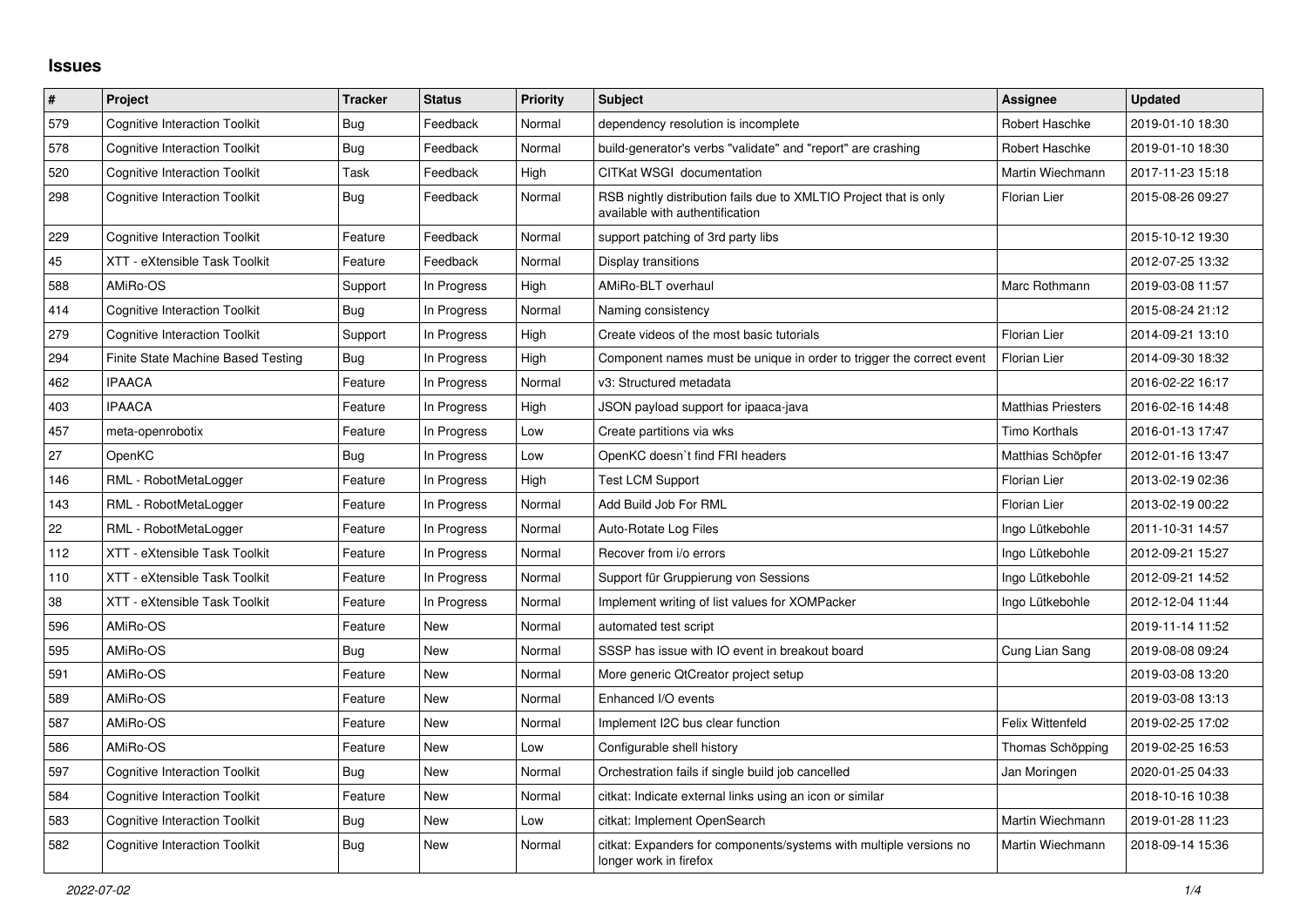| $\sharp$ | Project                              | <b>Tracker</b> | <b>Status</b> | <b>Priority</b> | Subject                                                                | <b>Assignee</b>           | <b>Updated</b>   |
|----------|--------------------------------------|----------------|---------------|-----------------|------------------------------------------------------------------------|---------------------------|------------------|
| 576      | <b>Cognitive Interaction Toolkit</b> | Task           | New           | Normal          | citkat: Browse » Persons should have a GDPR notice                     | Martin Wiechmann          | 2018-07-10 12:47 |
| 575      | <b>Cognitive Interaction Toolkit</b> | Feature        | New           | Normal          | citkat docker container                                                | Martin Wiechmann          | 2018-07-11 14:33 |
| 573      | <b>Cognitive Interaction Toolkit</b> | Feature        | New           | Normal          | catalog: licenses for more entity types                                | Martin Wiechmann          | 2018-05-31 22:50 |
| 554      | <b>Cognitive Interaction Toolkit</b> | Task           | New           | Normal          | citkat: move to python webassets and sass                              | Martin Wiechmann          | 2018-01-31 14:55 |
| 550      | <b>Cognitive Interaction Toolkit</b> | Feature        | New           | Normal          | citkat: schema for warnings and errors                                 | Martin Wiechmann          | 2018-01-22 11:22 |
| 538      | <b>Cognitive Interaction Toolkit</b> | Feature        | New           | Normal          | style file listings                                                    | Martin Wiechmann          | 2017-11-23 17:06 |
| 537      | <b>Cognitive Interaction Toolkit</b> | Feature        | New           | Normal          | add pagination to file listings                                        | Martin Wiechmann          | 2017-11-23 17:05 |
| 525      | <b>Cognitive Interaction Toolkit</b> | <b>Bug</b>     | New           | Normal          | Maven Template uses default profile                                    |                           | 2017-11-02 08:38 |
| 518      | <b>Cognitive Interaction Toolkit</b> | Task           | New           | Low             | CITKat Jenkins build state integration                                 | Martin Wiechmann          | 2017-09-20 13:04 |
| 517      | <b>Cognitive Interaction Toolkit</b> | Task           | New           | Normal          | add hardware XSL template                                              | Martin Wiechmann          | 2017-09-20 12:52 |
| 426      | <b>Cognitive Interaction Toolkit</b> | Task           | New           | Normal          | Multiple build jobs per component                                      | Florian Lier              | 2015-10-14 17:32 |
| 419      | <b>Cognitive Interaction Toolkit</b> | Feature        | New           | Normal          | CITK Json Schema validation                                            |                           | 2015-08-28 16:44 |
| 349      | <b>Cognitive Interaction Toolkit</b> | Feature        | New           | Normal          | Build toolkit nightly cmake jobs with VERBOSE=1                        |                           | 2015-09-01 15:06 |
| 287      | <b>Cognitive Interaction Toolkit</b> | Feature        | New           | Normal          | Read branches out of git to reduce versioning efford.                  |                           | 2016-04-08 15:17 |
| 230      | <b>Cognitive Interaction Toolkit</b> | Feature        | New           | Low             | Replace unp program with more widely available alternatives in recipes |                           | 2015-08-26 09:30 |
| 199      | <b>Cognitive Interaction Toolkit</b> | Feature        | New           | Normal          | Client-side error handling                                             |                           | 2014-01-27 11:31 |
| 492      | Finite State Machine Based Testing   | Bug            | New           | Normal          | Installation fails on a fresh Ubuntu 14.04.4                           |                           | 2016-11-30 22:28 |
| 410      | Finite State Machine Based Testing   | Feature        | New           | Normal          | Add comment field to tests                                             |                           | 2015-03-27 12:30 |
| 409      | Finite State Machine Based Testing   | <b>Bug</b>     | New           | Urgent          | Implement non-children killing process end strategy                    | Florian Lier              | 2015-09-22 10:31 |
| 407      | Finite State Machine Based Testing   | Bug            | New           | Normal          | Parallel component hangs and produces no output                        | Florian Lier              | 2015-03-26 11:39 |
| 392      | Finite State Machine Based Testing   | Feature        | New           | Normal          | Delay after kill                                                       | Florian Lier              | 2015-03-13 10:04 |
| 391      | Finite State Machine Based Testing   | Feature        | New           | Normal          | Timeout stdout observer                                                | Florian Lier              | 2015-03-13 10:04 |
| 390      | Finite State Machine Based Testing   | Feature        | New           | Normal          | Clean-up step if system fails                                          | Florian Lier              | 2015-03-13 10:04 |
| 389      | Finite State Machine Based Testing   | Feature        | New           | Normal          | Easy - Mode                                                            | Florian Lier              | 2015-03-13 10:04 |
| 387      | Finite State Machine Based Testing   | Bug            | New           | Normal          | fsmt_iniparser crashes if command line contains the & sign             | Florian Lier              | 2015-03-13 10:04 |
| 443      | GazeTK                               | Feature        | New           | Normal          | Visualize the eye gaze within the gazetkhub window                     | Sai Anirudh<br>Kondaveeti | 2015-12-09 17:39 |
| 442      | GazeTK                               | Feature        | New           | Normal          | Application and plugin specific setting storage                        |                           | 2015-12-09 17:38 |
| 441      | GazeTK                               | Feature        | New           | Normal          | Dialog to show the plugins                                             |                           | 2015-12-09 17:37 |
| 440      | GazeTK                               | Feature        | New           | Normal          | Work on the GazeTkHub GUI                                              | Sai Anirudh<br>Kondaveeti | 2015-12-09 17:35 |
| 439      | GazeTK                               | Feature        | New           | Normal          | Connection to Browser                                                  |                           | 2015-12-09 17:35 |
| 438      | GazeTK                               | Feature        | New           | Normal          | Protobuffer integration                                                | Thies Pfeiffer            | 2015-12-09 17:35 |
| 437      | GazeTK                               | Feature        | New           | Normal          | Write a basic Tobii eye tracking workflow                              |                           | 2015-12-09 17:31 |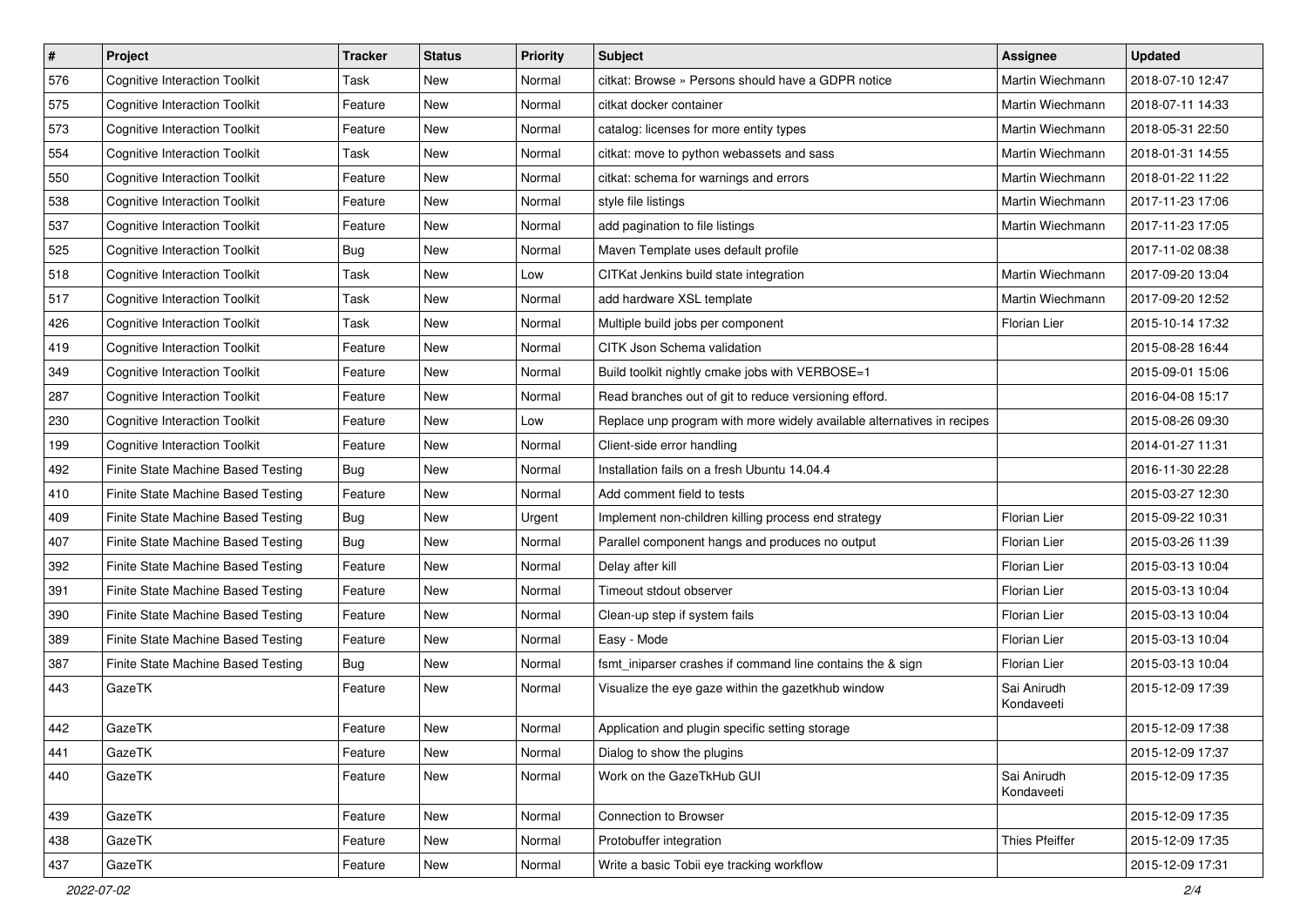| #   | Project                 | <b>Tracker</b> | <b>Status</b> | <b>Priority</b> | Subject                                                                               | Assignee                  | <b>Updated</b>   |
|-----|-------------------------|----------------|---------------|-----------------|---------------------------------------------------------------------------------------|---------------------------|------------------|
| 436 | GazeTK                  | Feature        | New           | Normal          | Write basic tobii eye tracking plugin                                                 | Sai Anirudh<br>Kondaveeti | 2015-12-09 17:31 |
| 581 | hlrc                    | Bug            | New           | Normal          | flobi lookat does not work anymore due to hardcoded floka prefix                      |                           | 2018-08-15 11:20 |
| 528 | Image Component Library | Bug            | New           | Low             | camera render in scene if pos is 0,0,0                                                |                           | 2017-11-09 12:22 |
| 499 | Image Component Library | Bug            | <b>New</b>    | Low             | Does not build with C++98                                                             |                           | 2017-11-22 22:23 |
| 496 | <b>IPAACA</b>           | Bug            | New           | Normal          | RSB calls should never block                                                          |                           | 2017-01-26 15:17 |
| 495 | <b>IPAACA</b>           | Bug            | New           | Normal          | Updates get applied even if revision is outdated                                      |                           | 2017-01-26 15:16 |
| 488 | <b>IPAACA</b>           | Feature        | New           | Normal          | ipaaca_pb2 should lie inside ipaaca package and in the PYTHONPATH                     |                           | 2016-09-12 13:24 |
| 472 | <b>IPAACA</b>           | Task           | New           | Normal          | Should basic logging (level >= WARNING) be enabled by default?                        | Hendrik Buschmeier        | 2016-03-08 15:29 |
| 470 | <b>IPAACA</b>           | Feature        | <b>New</b>    | Normal          | v3: Event queueing                                                                    |                           | 2016-02-18 14:09 |
| 469 | <b>IPAACA</b>           | Feature        | New           | Normal          | v3: Thread-safe iterators                                                             |                           | 2016-02-18 14:11 |
| 468 | <b>IPAACA</b>           | Feature        | New           | Normal          | v3: Better IU access via Buffer interface                                             |                           | 2016-02-18 13:11 |
| 467 | <b>IPAACA</b>           | Feature        | New           | Normal          | v3: Linked IU events / Batch updates on the IU [event] level                          |                           | 2016-02-22 16:17 |
| 466 | <b>IPAACA</b>           | Feature        | <b>New</b>    | Normal          | IPAACA v3                                                                             |                           | 2016-02-16 14:52 |
| 465 | <b>IPAACA</b>           | Feature        | New           | Normal          | v3: TimeBoard extension                                                               |                           | 2016-02-16 14:29 |
| 464 | <b>IPAACA</b>           | Feature        | New           | Normal          | v3: Sender tokens                                                                     |                           | 2016-03-15 19:54 |
| 463 | <b>IPAACA</b>           | Feature        | New           | Normal          | v3: Expose more event data                                                            |                           | 2016-02-16 14:30 |
| 435 | <b>IPAACA</b>           | Feature        | New           | Normal          | Expose whether an ADDED event is caused through resending                             |                           | 2016-02-16 14:30 |
| 408 | <b>IPAACA</b>           | Bug            | New           | Normal          | Delay/framedropping in AsapRealizer rendering when closing the<br>injector            |                           | 2015-03-26 16:52 |
| 406 | <b>IPAACA</b>           | Feature        | <b>New</b>    | Normal          | add time stamps to IUs/messages                                                       |                           | 2016-02-16 14:31 |
| 404 | <b>IPAACA</b>           | Feature        | New           | Low             | JSON schema support                                                                   |                           | 2015-03-26 10:42 |
| 283 | ivTools                 | Bug            | <b>New</b>    | High            | ivrender colors broken depending on Mesa3D version                                    | Jens Peter<br>Lindemann   | 2014-07-10 16:07 |
| 39  | ivTools                 | Feature        | New           | Urgent          | ivTrace: Reload 3D world parameters                                                   | Jens Peter<br>Lindemann   | 2012-06-28 15:51 |
| 25  | ivTools                 | Feature        | <b>New</b>    | Normal          | Be more tolerant with AVI format                                                      | Jens Peter<br>Lindemann   | 2011-12-05 10:47 |
| 449 | meta-cerebric           | Feature        | New           | Low             | DHCP Client for USB RNDIS                                                             | Timo Korthals             | 2015-12-21 22:16 |
| 456 | meta-openrobotix        | Feature        | New           | Low             | Update to Yocto 2.0                                                                   | Timo Korthals             | 2016-01-13 16:44 |
| 455 | meta-openrobotix        | Feature        | New           | Normal          | Update to OpenCV 3.0                                                                  | Timo Korthals             | 2016-01-13 16:44 |
| 339 | meta-openrobotix        | <b>Bug</b>     | New           | High            | Check debricated opency.pc                                                            | Timo Korthals             | 2014-11-23 15:50 |
| 31  | OpenKC                  | <b>Bug</b>     | New           | Low             | wrong A,B,C values in okc_get_coords_des() and friends                                | Matthias Schöpfer         | 2012-02-14 15:36 |
| 162 | RML - RobotMetaLogger   | Bug            | New           | Normal          | When a gstreamer-tcp probe connects to a port that does not deliver<br>data, it hangs |                           | 2013-04-03 15:07 |